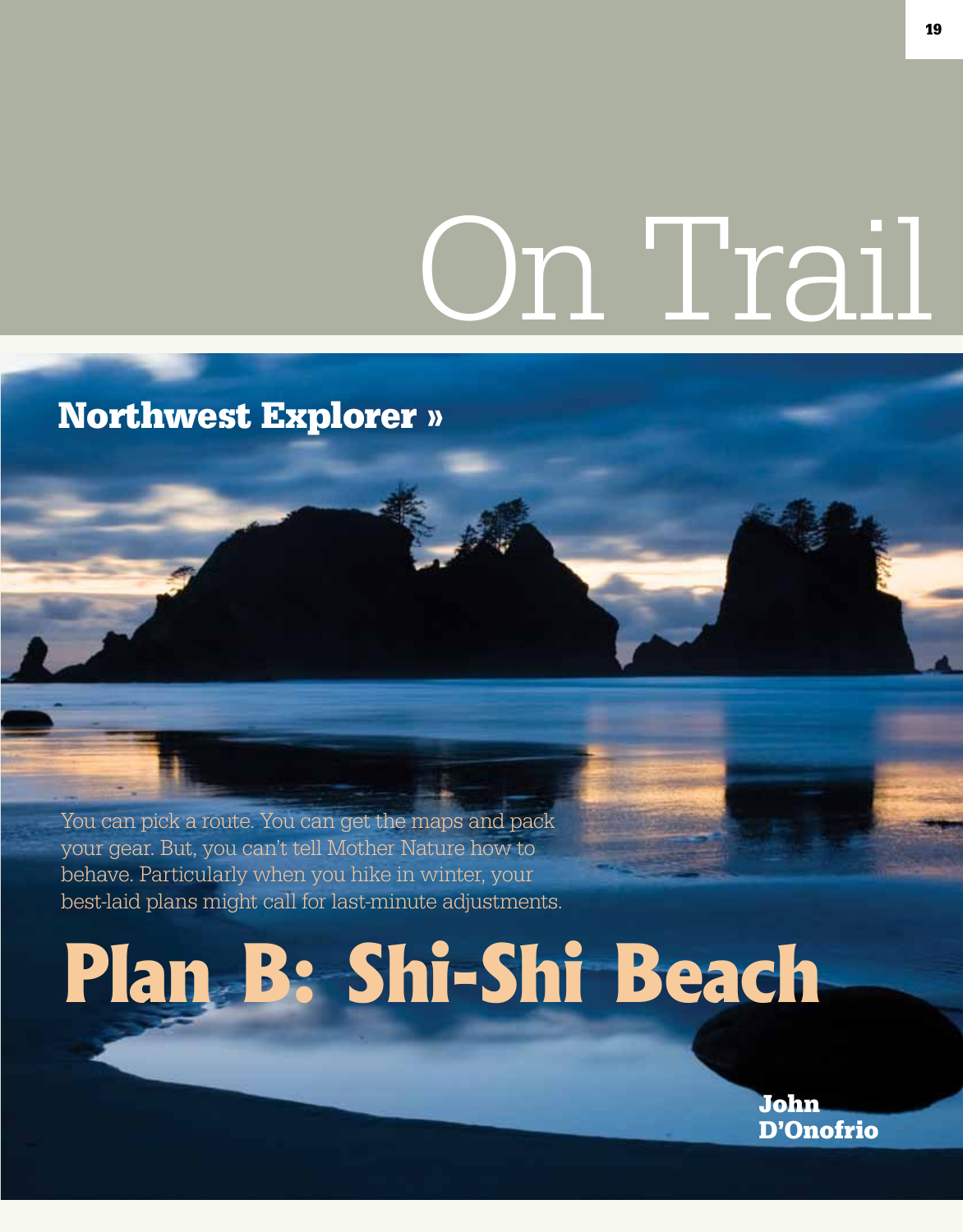With the words "tent-bound" and "struggling to stay warm," the wilderness ranger is well on his way to convincing us to abandon our plan.

That plan: to spend a few winter nights in the high country of the Olympic Mountains, exploring Obstruction Point on snowshoes.

The problem: a storm is coming and the forecast calls for whiteout conditions and snow with temperatures in the mid-teens and winds of 25 miles per hour.

After much discussion and a little math (with wind chill, it will be 22 degrees below zero), we have to agree with the ranger. We resort to Plan B: the north wilderness coast. Three hours later, we are hiking to Shi-Shi Beach in brilliant, warm sunshine. So far, so good.

The trail across the Makah Reservation is a marvel of ingenuity. We cross hobbit bridges in the sun-dappled forest. The tribe built this section of trail, replacing the old route that led through the woods via the muddiest road in the west. Of course, the marvelous new trail deposits us back into the mud when it abruptly ends, but who's complaining?

We exit Makah lands and enter Olympic National Park, climbing down the headland to reach the always sublime Shi-Shi Beach. We

hike down an empty beach toward the spectacle of the Point of the Arches, fording Petroleum Creek and making camp at a well-used campsite at the edge of the forest. A standing dead tree is covered in an impressive collection of hanging buoys, floats and boat fenders; a "float-'em" pole. The site comes with a driftwood dinette set and complimentary giant tarp. Life is good.

Taking advantage of the low tide, we drop our packs and set off toward the point in the sweet sunshine. Point of the Arches is truly a natural marvel—a line of stone dragon's teeth stretching out into the blue Pacific, some of them undercut to form soaring sea arches. We climb to the top of one of the arches and take in the wild panorama of rock and waves. Small succulents are flowering near the top, delicate petals standing in contrast with the rugged rocks.

We round this point on slippery seaweedcovered boulders. At the next crescent beach, we flop out in the sun and bask like seals. Bull kelp bobs in the reflections of the sea stacks, glinting in the elegant light. Sea gulls chastise us, and puffy clouds dance across the horizon. My friends head back to camp, and I explore the tidepools and rocks as the sun goes down, painting the water orange and purple as it falls.



Northwest Explorer articles describe backpacking trips in the Northwest and beyond. Want to write about your trip? E-mail editor@ wta.org.